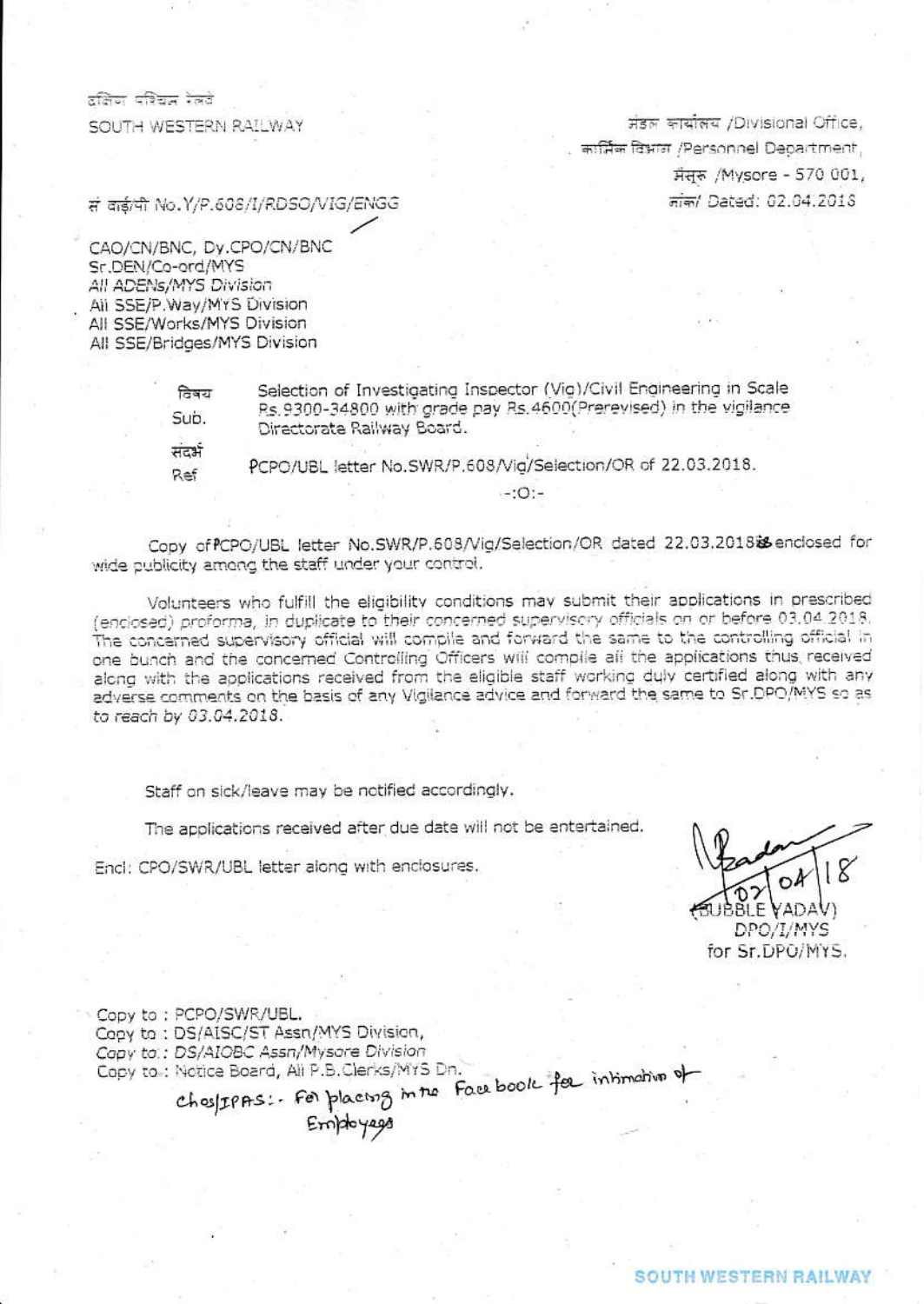# $\varepsilon$ दिण पश्चिम रेलवे/SOU $\mathbb{H}$  WESTERN RAILWAY

 $177$  PMYS/2018/04/02/004. ST DPO MYS

क्षेत्रीय प्रधान कार्यालयHeadquarte

कार्मिक विभाग/Personnel Department

गदन रोड, ह्बली/Gadag Road, Hubli -580020

No.SWR (P) 608/Vig./Selection/OR

दिनांक/Dated:22.03.2018.

29

All HODs/SWR HQrs; DRMs (P)/UBL, SBC & MYS; CWM/UBLS & MYSS; CAO/CN/BNC, Chairman, RRB/BNC;

> Selection of Investigating Inspector (vig)/Civil Engg in scale of Rs.9300-34800/- with Sub: Grade Pay Rs. 4600/-(pre revised) in the Vigilance Directorate, Railway Board. (1) DV(Engg)RB/NDLSlr.no.2018/V-1/INSP/2/63 dtd. 05.03.2018. Ref: (2) SDGM/SWR/UBL Lr.No.G.180/Vig/Selections/2018/OR/Vol-XII/462 dt.12.03.2016.

With reference to the letter cited above, the notification issued by Vigilance Directorate, Railway Board for selection to the post of Investigating Inspector (vig)/ Civil Engg. on deputation basis in vigilance, Railway Board, the last date to 15.04.2018 for submission of application (copy enclosed).

The last date for receipt of completed application in this office is 04.04.2018. Wide publicity may be given for the above at all offices/Divisions/Units.

Encl: As above

ď,

(सी /मनिस्वार्मि.एम.C.M.Muniswamy) सहायक कार्मिक अधिकारी/प्रका\APO/HQ कृते प्रधान मुख्य कार्मिक अधिकेरी For Principle Chief Personnel Officer

Copy to: SDGM/SWR/UBL - for information. Dy.CE/TMO/YPR, for infn.& n.a Dy.CPO/CN/BNC - for infn.&n.a. CMD/SWR/UBL- for infn. &n.a WPOs/UBLS, MYSS - for infn & n.a. General Secretary/SWRM Union/UBL,

| वरि मंकार्गि<br>Sr.DPO    | .संकाधि./ <b>1</b><br>DFO/I |  |
|---------------------------|-----------------------------|--|
| पंकाधि.<br>0PO            | सकाधि<br>APO                |  |
| नकाधि/प्रशा<br>Chos.Admn. | Iches/Engy                  |  |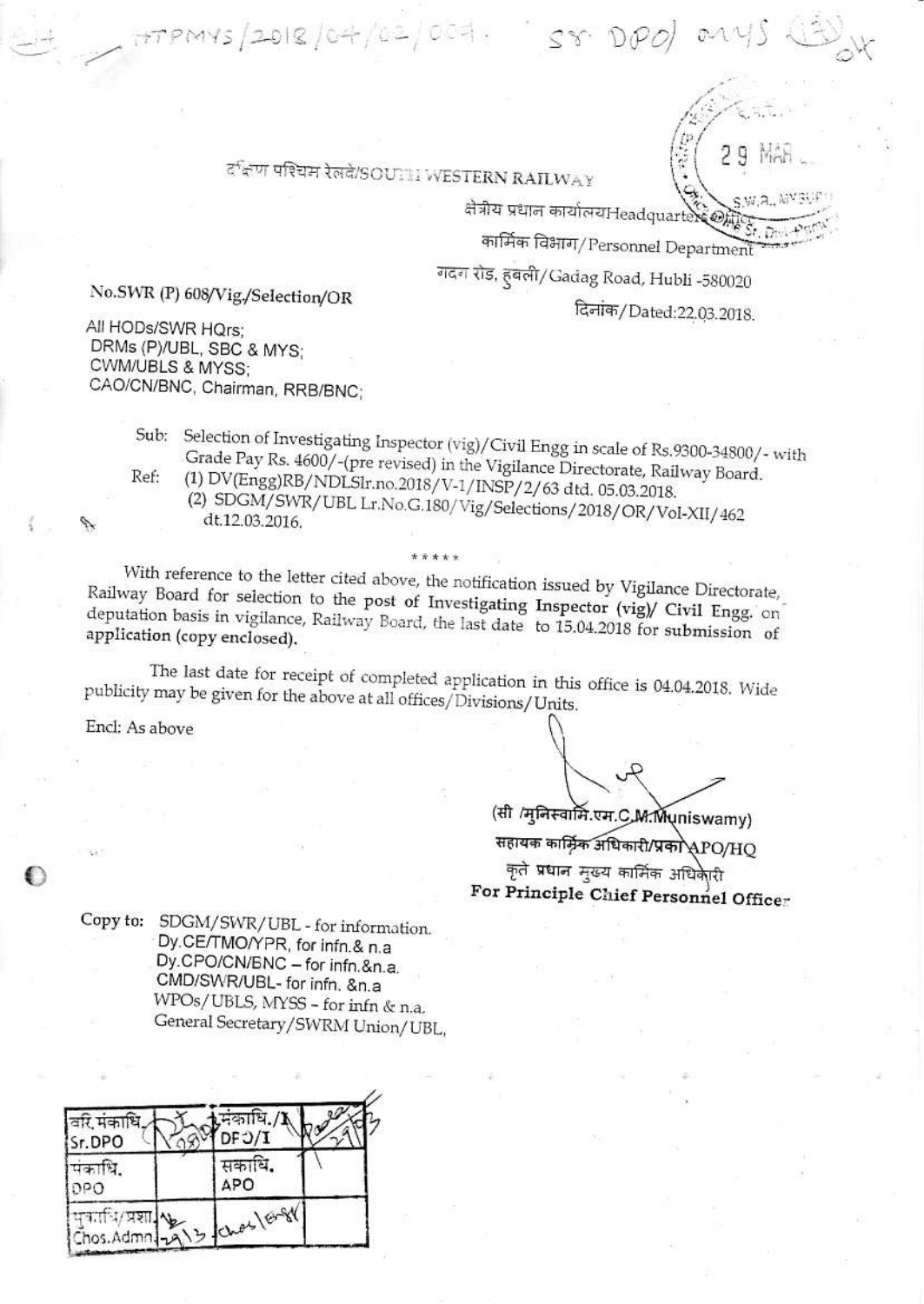**BORIN MESIEE** 

### GOVERNMENT OF INDIA/BHARAT SARKAR MINISTRY OF RAIL WAYS/RAIL MANTRALAYA (RAILWAY BOARD)

No. 2018/V-1/INSP/2/3

 $31)85$ 

New Delhi, dated  $0.503.2018$ 

 $\frac{2}{2}$ 2.00/ $\frac{1}{2}$ 

The General Managers (Vig.), All Zonal Railways, Production Units. RE/Allahabad, Metro Railway/Kolkata, RDSO/Lucknow.

## Sub: Selection of Investigating Inspector (Vig.)/Civil Engg. in Level 7 in Pay Matrix in the Vigilance Directorate, Railway Board.

In order to fill up ex-cadre posts of Investigating Inspector (Vigilance)/ Civil Engg. in Level 7 in Pay Matrix in the Vigilance Directorate of Railway Board, on deputation basis, it has been decided to hold a selection for forming a panel of Four (4) candidates-

 $\overline{2}$ . Eligibility:

- Staff work: g as SSE/SE/JE (P.Way/Works/Bridge /Drawing) in Level 7 in Pay Matri.:  $(i)$ or one scale below, i.e., in Level 6 in Pay Matrix, on a regular basis.
- The staff should have completed at least five years service in the Railways as on (ii)
- Staff who have already completed tenure in the Vigilance Organization of Zonal  $(iii)$ Railways/Production Units/Railway Board are not to be considered.
- The staff should have sound integrity and should not be figuring in any current  $(iv)$
- Staff should have working knowledge of Computer.  $(v)$
- The selection will comprise of a written test followed by a Vigilance Aptitude and  $\cdot$ 3. Computer Knowledge Test. The candidates who obtain at least 60% marks in the written test will be called for the Vigilance Aptitude and Computer Knowledge Test.
- 4. Vacancy circular may please be given wide publicity and this should also be displayed prominently on notice boards for information of the staff.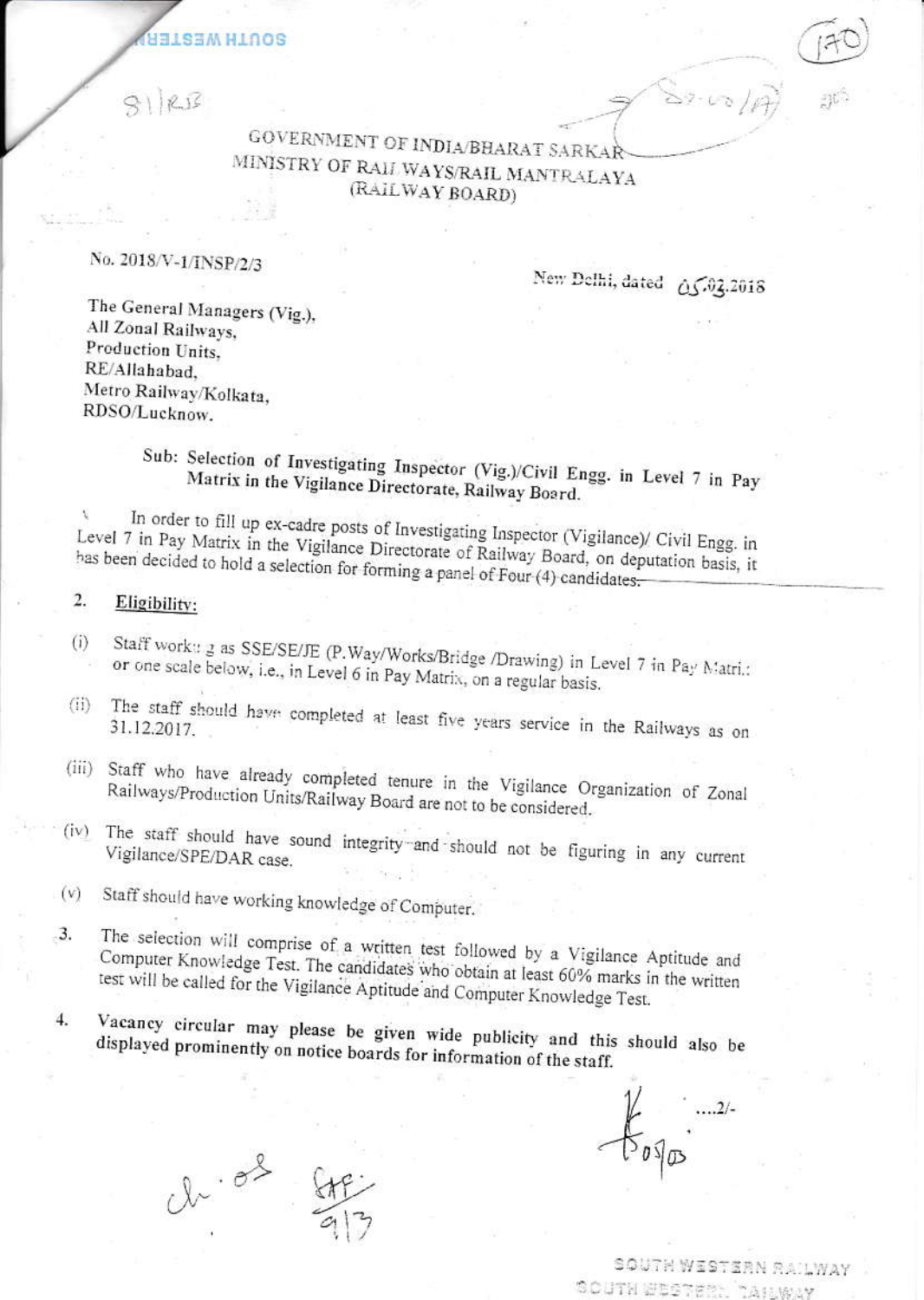Applications of the eligible volunteers should be duly filled up in the enclosed 5. proforma and submitted through proper channel duly forwarded by their Controlling Officer, to the Zonal Railway/Unit Vigilance Department. The Zonal Railway/Unit Vigilance Department shall forward the applications of only eligible volunteers received by the due date, to the Vigilance Directorate of Railway Board along with the current Vigilance/ SPE/DAR clearance and the past vigilance history of each applicant.

It may be ensured that only the applications of eligible staff having proven integrity are 6. forwarded. The applications received through the Zonal Railway/Unit Vigilance Department will only be entertained.

The last date of receipt of applications from the Zonal Railways/Units in the Board's  $7.$ office is 15<sup>th</sup> April, 2018. The Zonal Railways/Units may ensure that the applications of eligible staff only are forwarded to Board's office before the due date. Application received after due date will not be considered at any circumstances. In case no application is received by the Zonal Railways/Units, the same may also be advised to this office by the due date. These are also available on Railway Board website www.indianrailways.gov.in from where the details can be downloaded readily.

DA: One format.

(P.K.Sharma) Director Vigilance (Engg.) I Railway Board